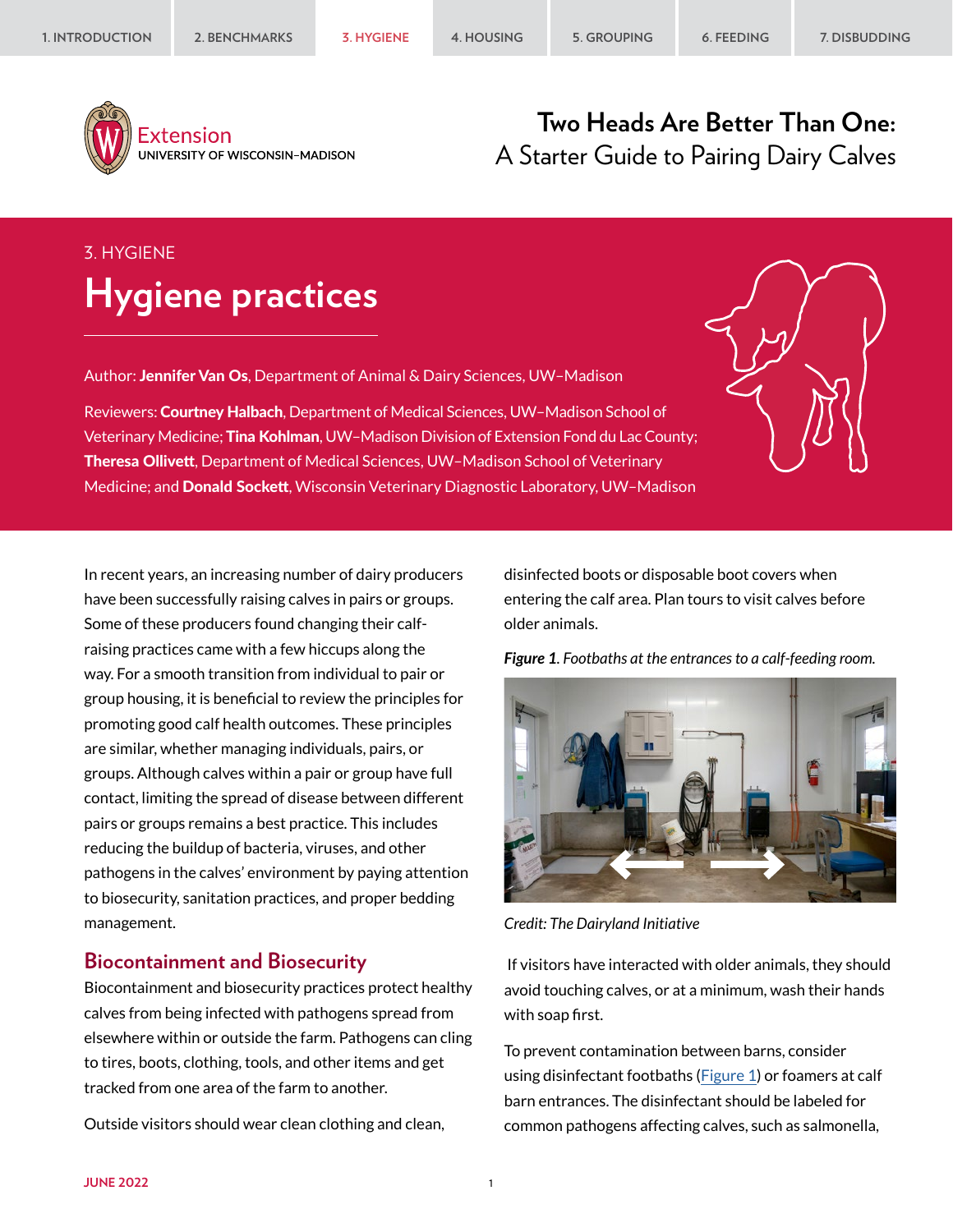mycoplasma, and both enveloped and nonenveloped viruses (including bovine coronavirus and rotavirus). For efficient killing of the microorganisms, the disinfectant should also work within short contact times of less than 1 to 2 minutes.

Footbaths are only effective if used consistently and kept clean. Route foot traffic so everyone has to walk through the footbath when entering. Footbath solutions should be maintained daily or more frequently. An alternative to footbaths are doorway entry foamers, which spray disinfectant foam onto the floor. These can be activated with timers or motion sensors. The foaming surfactant increases disinfectant contact time and surface area contact with boots and equipment wheels.

Check for liquids running off from the calf pens to ensure they do not drain into areas of foot traffic. Also check and make sure liquids from outdoor manure piles do not run into the barn or onto walkways between barns.

When handling calves, the best practice is to wear clean clothing and disposable gloves. It is best to change clothes after working with older cattle because of contamination from manure, saliva, discharge, or amniotic fluid. Work from the youngest calves, with the least-developed immune systems, to the oldest. Handle any sick calves last if possible. If you must work with healthy animals afterward, first disinfect your boots and put on fresh gloves and outerwear.

Some farms have hospital pens to monitor and treat sick calves. To limit the spread of disease, the hospital pen should not allow physical contact or have shared waterers with calves in adjacent pens. The hospital pen should have solid sides or physical distance from other pens.

Although sick animals sometimes seek distance from the herd as part of their natural behavioral response to illness, separating a calf from its social group may cause distress in either the sick animal, its companions, or both. Depending on the illness and its severity, it may be less stressful to allow a calf to remain in its normal pen, as long as there is enough space so the sick calf will not be constantly disturbed by energetic, healthy pen-mates.

Within pairs or groups, pen-mates of sick animals do not always develop clinical signs or require treatment. Consult with your veterinarian to determine appropriate treatment protocols or to evaluate whether removing a sick calf from a pair or group is the best strategy.

#### **Sanitation**

When cleaning calf-feeding equipment, the best practice is to follow the steps below. This protocol was developed by Dr. Donald Sockett of the Wisconsin Veterinary Diagnostic Laboratory.

- 1. Rinse surfaces with cool or lukewarm water.
- 2. Wash with hot water and a chlorinated alkaline detergent ( $pH = 11$  to 12). Physically scrub to break down biofilms. Note some detergents are labeled for use with 160 °F water, which is too hot for comfortable use by most people. Choose a detergent labeled for 140 °F and which will work with the hardness of your water.
- 3. Rinse with lukewarm water.
- 4. Rinse with an acid solution (pH = 2 to 3) and warm water (around 100 °F) to remove mineral buildups.
- 5. Rinse again with lukewarm water.
- 6. Just before use, sanitize calf feeding equipment. The sanitizer should not be applied more than 1 to 2 hours before the feeding equipment will be used.

Experts recommended sanitizing calf feeding equipment with carefully selected chlorine dioxide products. For more details on choosing a chlorine dioxide product, see [Box 1 on page 4](#page-3-0) . Inexpensive test strips should be used to verify whether your cleaning products' pH and chlorine dioxide concentration are correct. To evaluate the effectiveness of your sanitation practices, consult with your veterinarian. Some veterinary practices offer services such as checking dry surfaces for cleanliness using a luminometer (ATP meter). Periodic assessments using this method can help find areas where cleaning and sanitation protocols may need adjustment.

For those overwhelmed with the amount of cleaning involved in caring for calves, a strategy could be to prioritize the highest-risk areas. Focus on doing an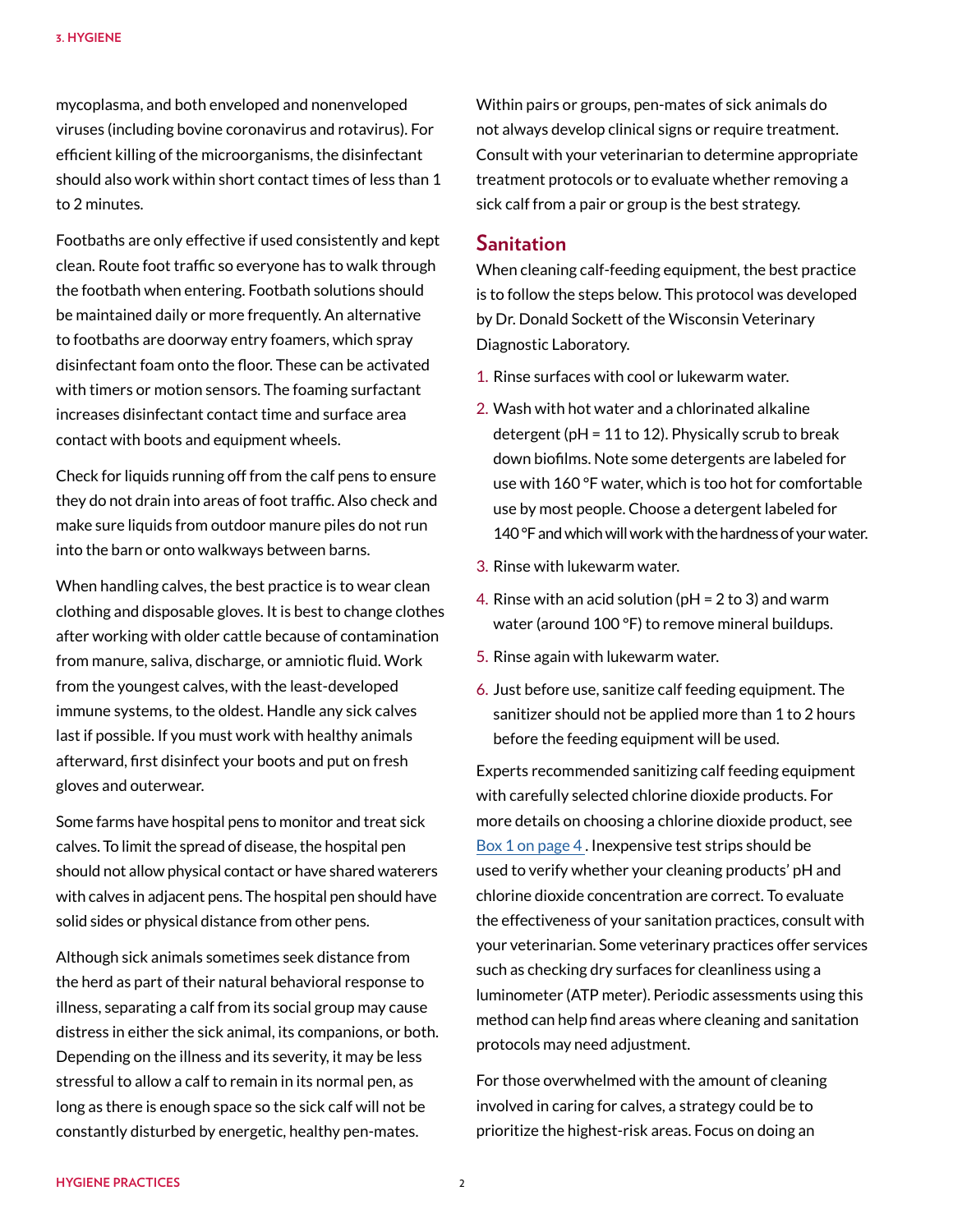excellent job with sanitation in the maternity area, calf transport equipment, scales used on the first day of life, liquid feed and mixing equipment, and housing for calves 3 weeks of age or younger.

#### Housing

Hutches or pens should be cleaned and disinfected between new pairs or groups of calves. Accumulated manure and other organic matter should be removed from the walls. Inside a barn, high-pressure washing should be avoided because this does not efficiently disrupt and remove biofilms and can also aerosolize pathogens. Instead, use a low-pressure foamer containing a caustic detergent or a slow-flow hose and a scrub brush. Alternatively, move panels outdoors to wash them.

Each hutch, pen, or ideally, the entire barn, should have at least a 1-week rest period before new calves are moved in. This duration of rest period has been shown to be very effective in breaking the cycle of infectious disease. In the [Grouping strategies](https://animalwelfare.cals.wisc.edu/wp-content/uploads/sites/243/2022/06/05-grouping.pdf) article within this guide, we discuss strategies for pen and barn moves.

#### Feeding Equipment

All feeding and watering equipment must be kept clean. This includes milk bottles and nipples, milk buckets, water buckets, waterers, starter buckets, feed troughs, and mixing equipment. Milk supplies should be cleaned after each feeding. Waterers should be cleaned weekly, when visibly dirty, or more frequently during a disease outbreak.

Keep in mind plastic or rubber feeding equipment can develop scratches, which harbor microbes, and these supplies will need to be replaced more frequently than those made of stainless steel. Most producers who have purchased stainless steel feeding supplies have indicated the switch is worth the investment.

Scrub brushes used to clean calf feeding equipment should be separate from those used to clean calf housing and other equipment. Scrub brushes should be replaced monthly or at least quarterly. Proper lighting in the work area can be helpful for ensuring feeding supplies are cleaned properly.

In automated milk-feeding systems, all components of the system must be cleaned regularly. The effectiveness of the cleaning program can be assessed by culturing milk or milk replacer samples collected from the nipple. Nipples should be washed daily. Hoses must be fully replaced every 1 to 2 weeks or more often.

#### Bedding

Preweaned calves spend more than half the time lying down, and neonatal calves spend over three-quarters of their time lying down. Regardless of the season, bedding is important to create a comfortable, cushioned surface for lying. Bedding should be clean, dry, and low dust. Options, depending on availability, include straw, wood shavings or sawdust, almond hulls, or a combination.

Clean, dry bedding is also important for calf hygiene. Clean bedding can reduce the chance of pathogens entering the not-yet-healed navels of neonatal calves. To prevent the navel from touching the bare ground, bedding should be laid before the calf is placed in the pen or hutch. Initially, approximately 20 to 25 pounds of bedding to a depth of 12 inches should be provided for each calf. Bedding also provides a barrier between the calf and fluids, including excrement or spilled milk or water. Moist environments harbor pathogens. Proper drainage below any type of bedding is key. For details on drainage, visit [The Dairyland Initiative website](https://thedairylandinitiative.vetmed.wisc.edu/home/housing-module/replacement-housing/key-features-for-all-calf-barns/).

Fresh, clean bedding helps keep the calf's hair coat clean. Accumulated manure results in clumped or matted hair, whereas a dry, fluffy hair coat maintains its insulation, keeping the calf warm in cool weather. Straw is the best bedding material for allowing calves to nest and maintain warmth, especially when less than 21 days old or when sick. For more on bedding and thermoregulation, see the [Options for housing pairs or groups](https://animalwelfare.cals.wisc.edu/wp-content/uploads/sites/243/2022/06/04-housing.pdf) article in this guide.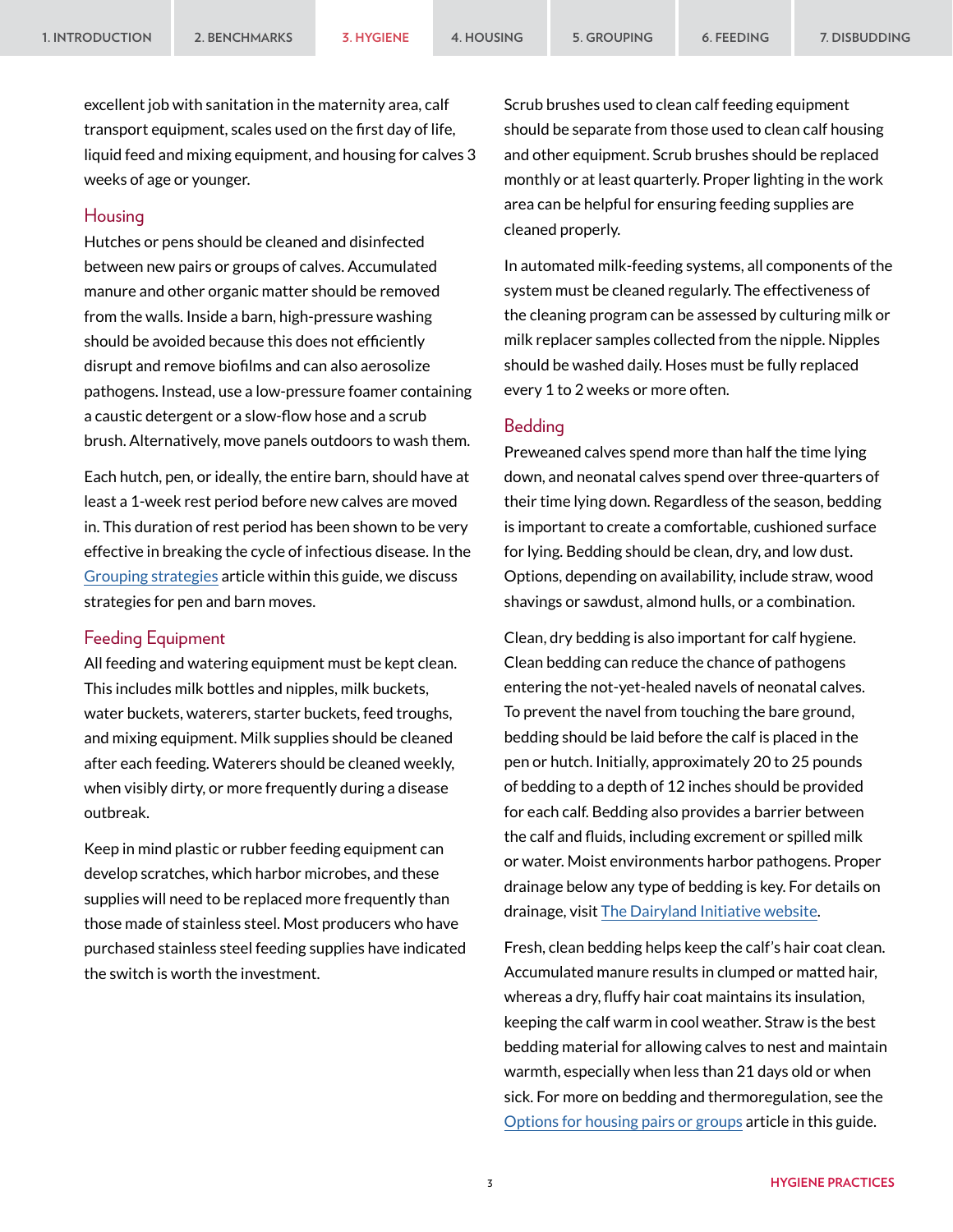As calves grow, soiled or damp bedding accumulates more quickly. To maintain a dry, clean surface, at least 2 to 3 pounds of fresh bedding should be added at a time, ideally daily or every other day. Calves on a higher plane of milk nutrition will generate greater volumes of manure and urine, as will calves with diarrhea. In those situations, monitor and increase bedding frequency to maintain a dry lying surface.

#### <span id="page-3-0"></span>**BOX 1**

### **Choice of Disinfectant**

By Donald C. Sockett, DVM, MS, PHD, DACVIM (large animal)

It is important for livestock barns, calf pens, and calf feeding equipment to be properly cleaned before the disinfectant is applied. If surfaces are not properly cleaned, the disinfection step is much less effective at killing disease-causing microorganisms.

Many disinfectants available are effective against microorganisms under laboratory conditions. Unfortunately, many fail to mention whether the disinfectant can penetrate biofilms, is inactivated by organic material, or is adversely affected by low temperatures, hard water, or by pH. As well, minimum contact time information is often not available.

Chlorine dioxide has emerged as an excellent choice because it can be used at low concentrations, it has very short contact times for pathogen inactivation, resistance does not develop, and it is the least corrosive of all the oxidizing disinfectants. Corrosion of metal surfaces, including some types of stainless steel, is a significant problem with oxidizing disinfectants. Chlorine dioxide activity is not affected by pH or organic material, it can penetrate biofilms, and it is EPA approved to treat potable drinking water.

Typically, chlorine dioxide is used at a concentration of 25 to 50 parts per million (ppm) with 2 to 4 minutes of

contact time for sanitizing calf feeding equipment, and at a concentration of 250 to 500 ppm with 5 to 10 minutes of contact time for disinfecting facilities and calf pens.

Before using any chlorine dioxide product, it is essential to verify the concentration of chlorine dioxide because there is tremendous variability in the chlorine dioxide concentration of commercial products in the marketplace.

The chlorine dioxide product you choose should meet or exceed the following specifications:

- 1. The product is NSF/ANSI Standard 60 certified for chemical treatment of potable drinking water and for equipment sanitation. Certification means an independent organization has reviewed the product and it complies with governmental standards for safety, quality, purity, sustainability, and performance.
- 2. Food grade chemicals are used. Non-food-grade chemicals often contain impurities which reduce the efficiency of chlorine dioxide sanitation and disinfection.
- 3. The product is activated with a strong acid, not a weak acid. Strong acids are 60% more efficient than weak acids in converting sodium chlorite to chlorine dioxide. Unlike weak acids, strong acids produce no toxic residues and do not have large amounts of unreacted